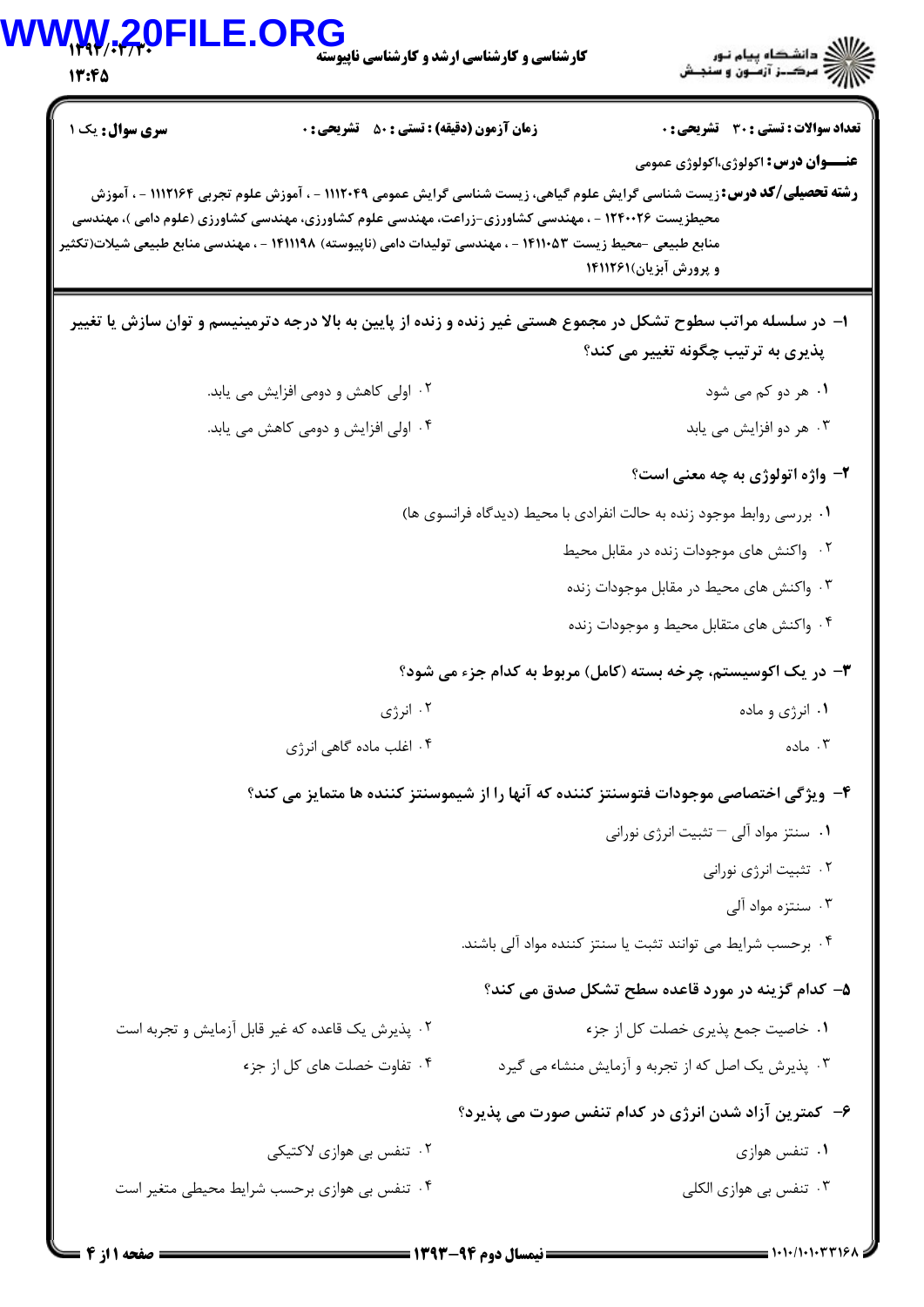## $\textbf{WW}\textbf{W}, \textbf{W}, \textbf{Q}$ ارشناسی و کارشناسی ارشد و کارشناسی ناپیوستا

13:40

| <b>سری سوال : ۱ یک</b>                                                                                       | <b>زمان آزمون (دقیقه) : تستی : 50 ٪ تشریحی : 0</b>                                        |                    | <b>تعداد سوالات : تستی : 30 ٪ تشریحی : 0</b>                                                                                      |  |
|--------------------------------------------------------------------------------------------------------------|-------------------------------------------------------------------------------------------|--------------------|-----------------------------------------------------------------------------------------------------------------------------------|--|
|                                                                                                              |                                                                                           |                    | <b>عنـــوان درس:</b> اکولوژی،اکولوژی عمومی                                                                                        |  |
| محیطزیست ۱۲۴۰۰۲۶ - ، مهندسی کشاورزی-زراعت، مهندسی علوم کشاورزی، مهندسی کشاورزی (علوم دامی )، مهندسی          |                                                                                           |                    | <b>رشته تحصیلی/کد درس:</b> زیست شناسی گرایش علوم گیاهی، زیست شناسی گرایش عمومی ۱۱۱۲۰۴۹ - ، آموزش علوم تجربی ۱۱۱۲۱۶۴ - ، آموزش     |  |
| منابع طبیعی -محیط زیست ۱۴۱۱۰۵۳ - ، مهندسی تولیدات دامی (ناپیوسته) ۱۴۱۱۱۹۸ - ، مهندسی منابع طبیعی شیلات(تکثیر |                                                                                           |                    | و پرورش آبزیان)۱۴۱۱۲۶۱                                                                                                            |  |
|                                                                                                              |                                                                                           |                    |                                                                                                                                   |  |
|                                                                                                              |                                                                                           |                    | — کدام پر تو موجب سنتز ویتامین ${\rm D}$ و تثبیت کلسیم در استخوان ها می شود.                                                      |  |
| ۰۴ طيف مرئي                                                                                                  | ۰۳ پرتو فرو سرخ                                                                           | ۲. اشعه فرابنفش    | ۰۱. بخار آب                                                                                                                       |  |
| ۸– تولید اولیه خالص منهای ضایعات یا مصارف نا خواسته را چه می نامند؟                                          |                                                                                           |                    |                                                                                                                                   |  |
|                                                                                                              | ۰۲ تولید خالص جامعه                                                                       |                    | ٠١. توليد اوليه ناخالص                                                                                                            |  |
|                                                                                                              | ۰۴ تولید ثانویه                                                                           |                    | ۰۳ تولید پایه                                                                                                                     |  |
| ۹– در مناطق سردسیر، نسبت تولید اولیه خالص به تولید اولیه ناخالص به دلیل  تنفس  می یابد.                      |                                                                                           |                    |                                                                                                                                   |  |
| ۰۴ کاهش – کاهش                                                                                               | ۰۳ افزایش – کاهش                                                                          | ۰۲ افزایش - افزایش | ۰۱ كاهش – افزايش                                                                                                                  |  |
|                                                                                                              |                                                                                           |                    | ∙۱- دلیل بالا بودن نسبت تولید اولیه خالص به توده زنده در اکوسیستم های آبی چیست؟                                                   |  |
|                                                                                                              | ۰۲ محدودیت هایی چون نور و شوری آب                                                         |                    | ۰۱ کوتاه بودن دوره زندگی                                                                                                          |  |
|                                                                                                              | ۰۴ فقط جثه ی کوچک                                                                         |                    | ۰۳ جثه کوچک بعلاوه دوره کوتاه زندگی                                                                                               |  |
|                                                                                                              |                                                                                           |                    | ا – روش اندازه گیری pH برای برآورد تولید اولیه در چه محیط هایی انجام می شود، در صورت کاهش pH میزان تغییرات $\,$<br>CO2 چگونه است؟ |  |
|                                                                                                              | ۰۲ خشکی - افزایش CO2                                                                      |                    | ۰۱ خشکی- کاهش CO2                                                                                                                 |  |
|                                                                                                              | ۰۴ آبی- افزایش CO2                                                                        |                    | $CO2$ - آبی - کاهش $\cdot$                                                                                                        |  |
|                                                                                                              |                                                                                           |                    | ۱۲- کدام روش اندازه گیری تولید اولیه با مابقی روش ها متفاوت است؟                                                                  |  |
|                                                                                                              | ۰۲ استفاده از اندازه گیری $\mathrm{H}$                                                    |                    | ۰۱ اندازه گیری میزان کلروفیل                                                                                                      |  |
|                                                                                                              | ۰۴ اندازه گیری مقدار اکسیژن                                                               |                    | ۰۳ تعیین میزان دی اکسید کربن                                                                                                      |  |
|                                                                                                              |                                                                                           |                    | ۱۳- کدام گزینه در مورد اندازه گیری به روش غیرمستقیم تولید ثانویه صحیح است؟                                                        |  |
|                                                                                                              | ۰۱ انرژی دریافتی منهای مصارف انرژی (هزینه نگهدار+ فعالیت + انرژی دفع شده در ادار و مدفوع) |                    |                                                                                                                                   |  |
|                                                                                                              |                                                                                           |                    | ۰۲ زاد و ولد در مصرف کنندگان                                                                                                      |  |
|                                                                                                              |                                                                                           |                    | ۰۳ رشد وافزایش در کالبد مصرف کنندگان                                                                                              |  |
|                                                                                                              |                                                                                           |                    | ۰۴ رشد بعلاوه زاد ولد در مصرف کنندگان                                                                                             |  |
|                                                                                                              |                                                                                           |                    |                                                                                                                                   |  |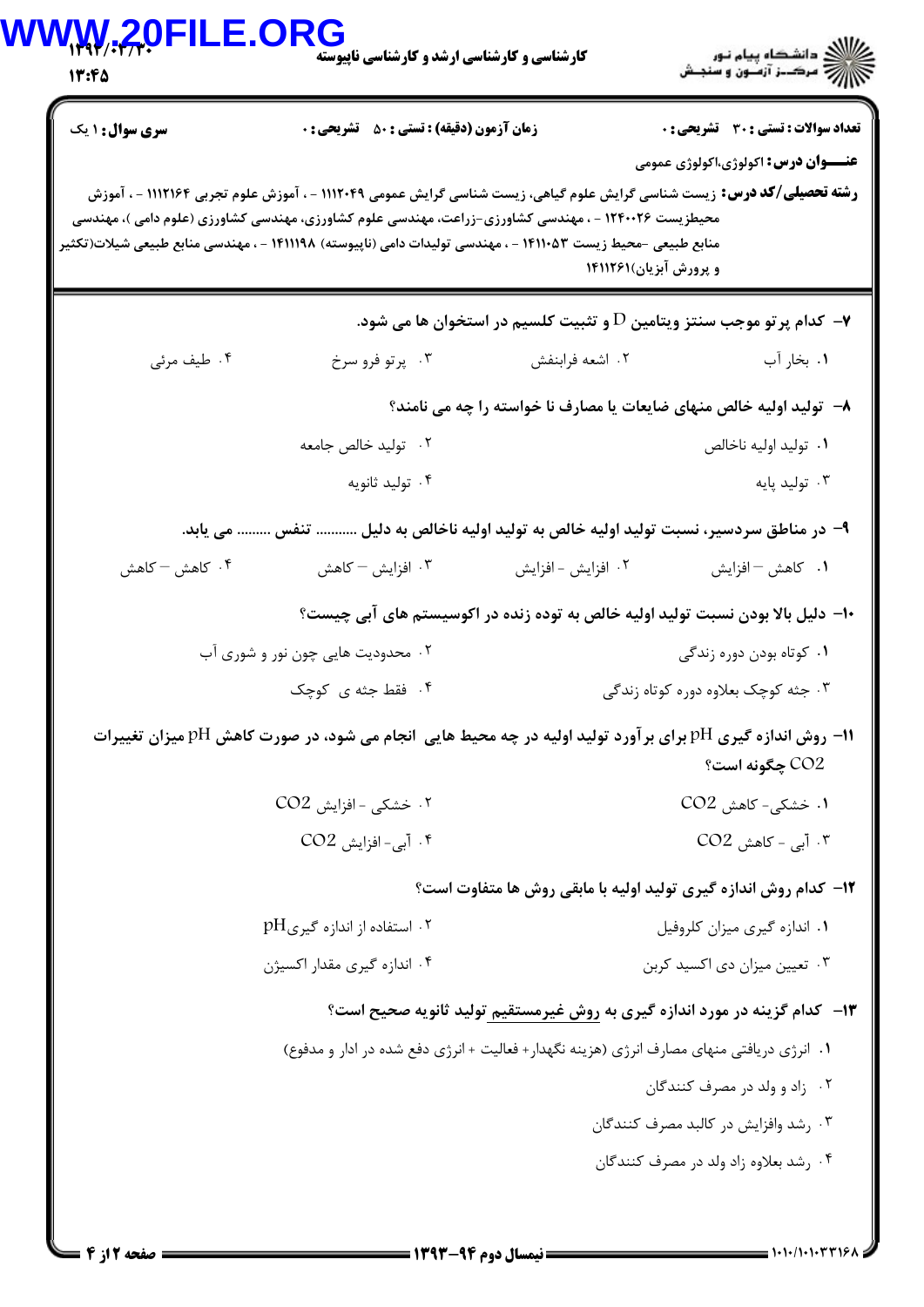| 13:45                  | <b>کارشناسی و کارشناسی ارشد و کارشناسی ناپیوسته</b>                                                                                                                                                                                                                                                                                                  |                                                                                      | ///کے دانشڪاه پيام نور<br>////// مرڪــز آزمــون و سنجــش |  |
|------------------------|------------------------------------------------------------------------------------------------------------------------------------------------------------------------------------------------------------------------------------------------------------------------------------------------------------------------------------------------------|--------------------------------------------------------------------------------------|----------------------------------------------------------|--|
| <b>سری سوال :</b> ۱ یک | <b>زمان آزمون (دقیقه) : تستی : 50 ٪ تشریحی : 0</b>                                                                                                                                                                                                                                                                                                   |                                                                                      | تعداد سوالات : تستى : 30 ٪ تشريحي : 0                    |  |
|                        | <b>رشته تحصیلی/کد درس:</b> زیست شناسی گرایش علوم گیاهی، زیست شناسی گرایش عمومی ۱۱۱۲۰۴۹ - ، آموزش علوم تجربی ۱۱۱۲۱۶۴ - ، آموزش<br>محیطزیست ۱۲۴۰۰۲۶ - ، مهندسی کشاورزی-زراعت، مهندسی علوم کشاورزی، مهندسی کشاورزی (علوم دامی )، مهندسی<br>منابع طبیعی -محیط زیست ۱۴۱۱۰۵۳ - ، مهندسی تولیدات دامی (ناپیوسته) ۱۴۱۱۱۹۸ - ، مهندسی منابع طبیعی شیلات(تکثیر | و پرورش آبزیان)۱۴۱۱۲۶۱                                                               | <b>عنـــوان درس:</b> اکولوژي،اکولوژي عمومي               |  |
|                        | ۱۴– کدام هرم دارای کمترین نارسایی است و بهترین نحوه نمایش کارکرد جامعه را ارائه می دهد .                                                                                                                                                                                                                                                             |                                                                                      |                                                          |  |
| ۰۴ هرم التون           | ۰۳ هرم توده زنده                                                                                                                                                                                                                                                                                                                                     | ۰۲ هرم تعداد                                                                         | ۰۱ هرم انرژي                                             |  |
|                        |                                                                                                                                                                                                                                                                                                                                                      | ۱۵– در اکوسیستم ها میزان جابحایی انرژی از هر پله به پله های بالاتر چه مقدار می باشد؟ |                                                          |  |
| ۰۴ تارصد               | ۰۳ یک درصد                                                                                                                                                                                                                                                                                                                                           | ۰۲ یک صدم درصد                                                                       | ۰۱ ۱۰ درصد                                               |  |
|                        | ۱۶– کدام عنصر در اثر آزمایش های اتمی کشور شوروی (سابق) وارد اکوسیستم توندرا شد و از طریق گوزن ها وارد بدن                                                                                                                                                                                                                                            |                                                                                      | اسكيموها گرديد؟                                          |  |
| ۰۴ سزیم                | ۰۳ منيزيم                                                                                                                                                                                                                                                                                                                                            | ۰۲ کربن                                                                              | ۰۱ پتاسیم                                                |  |
|                        |                                                                                                                                                                                                                                                                                                                                                      | ۱۷– مردم کشور هایی چون هند (جمعیت زیاد) چگونه می توانند انرژی خود را تامین کنند؟     |                                                          |  |
|                        | ۰۲ در ردیف اول مصرف کننده قرار گیرند                                                                                                                                                                                                                                                                                                                 |                                                                                      | ۰۱ کم کردن وعده غذایی                                    |  |
|                        | ۰۴ در ردیف دوم و یا سوم مصرف کننده قرار گیرند                                                                                                                                                                                                                                                                                                        |                                                                                      | ۰۳ در ردیف اول زنجیره غذایی قرار گیرند.                  |  |
|                        |                                                                                                                                                                                                                                                                                                                                                      | ۱۸– کدام ذخیره ها موجب اختلال شدید در کارکرد اکوسیستم می شوند؟                       |                                                          |  |
|                        | ٠٢ ذخيره پايين - ميزان جريان پايين                                                                                                                                                                                                                                                                                                                   | ۰۱ ذخیره بالا – میزان جریان پایین                                                    |                                                          |  |
|                        | ۰۴ ذخيره پايين-ميزان جريان بالا                                                                                                                                                                                                                                                                                                                      | ٠٣ ذخيره بالا - ميزان جريان بالا                                                     |                                                          |  |
|                        | ۱۹– کدام یک از عناصر زیر، هر سال مقدار زیادی از آن از طریق گازهای آتشفشانی وارد اکوسیستم جهانی شده ولی از طریق                                                                                                                                                                                                                                       | رسوب در کف اقیانوس ها از چرخه زیستی خود خارج می شود؟                                 |                                                          |  |
| ۰۴ منيزيم              | ۰۳ فسفر                                                                                                                                                                                                                                                                                                                                              | ۰۲ کربن                                                                              | ۰۱ نیتروژن                                               |  |
|                        |                                                                                                                                                                                                                                                                                                                                                      | <b>۲۰</b> - علت اختلاف دمای روز و شب در بیابان ها کدام است؟                          |                                                          |  |
|                        | ۰۲ پایین بودن گرمای ویژه آب                                                                                                                                                                                                                                                                                                                          |                                                                                      | ٠١ مقادير اندک بخار آب در هواي اين مناطق                 |  |
|                        | ۰۴ بالا بودن گرمای ویژه آب                                                                                                                                                                                                                                                                                                                           |                                                                                      | ۰۳ مقدار زياد رطوبت هواي اين مناطق                       |  |
|                        | 21− پلی کلرینات بی فنیل (P.B.C) که در ساخت استفاده می شود. پراکندگی آن نسبت به D.D.T ،  است؟                                                                                                                                                                                                                                                         |                                                                                      |                                                          |  |
|                        | ۰۲ حشره کش - محدودتر                                                                                                                                                                                                                                                                                                                                 |                                                                                      | ۰۱ حشره کش -بیشتر                                        |  |
|                        |                                                                                                                                                                                                                                                                                                                                                      |                                                                                      |                                                          |  |